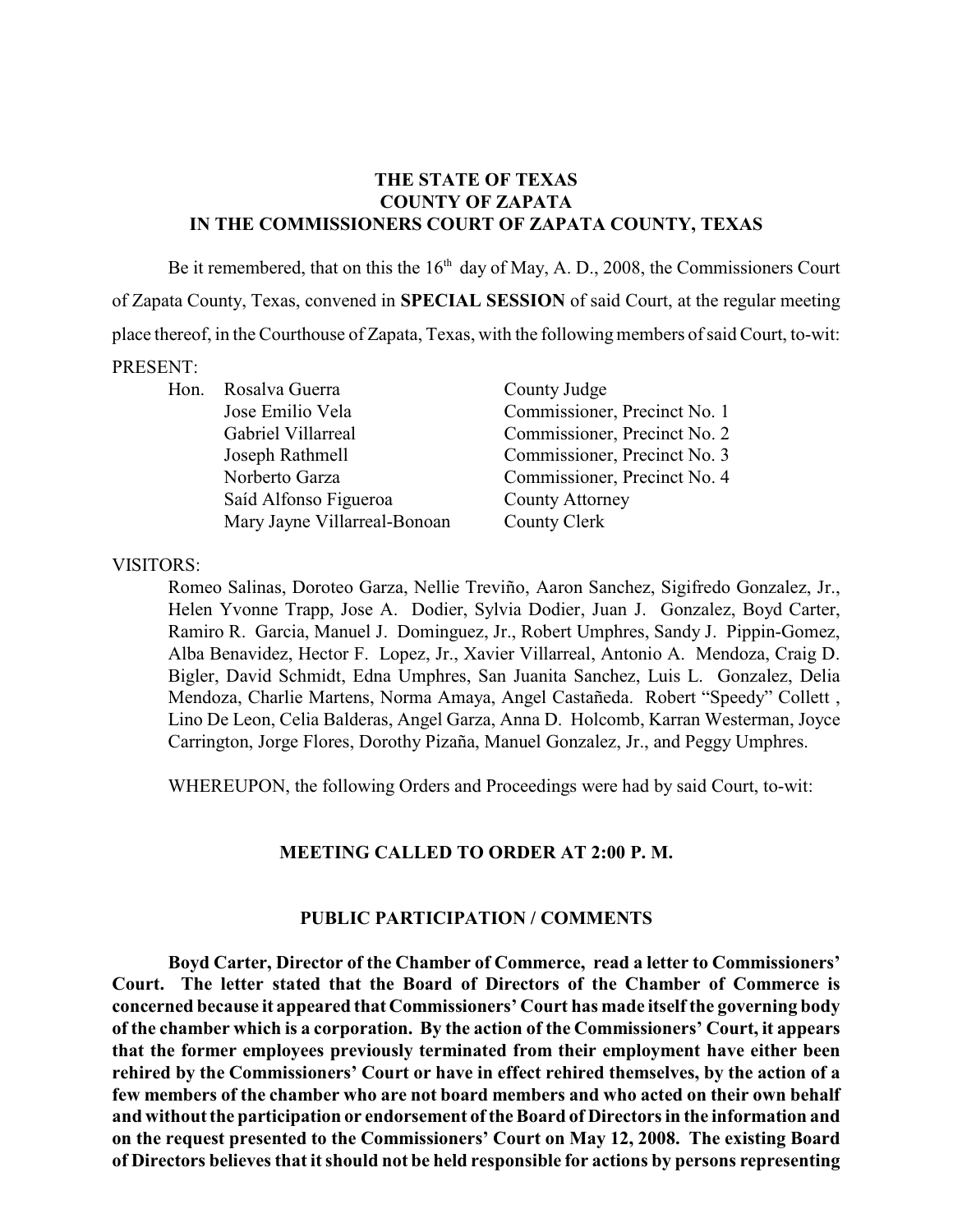**themselves to be Chamber employees or any outcome resulting from the operation of the Chamber since April 21, 2008 the date the Board of Directors took action to cease operations because its governing authority of the operations of the chamber since that date has been totally usurped, abridged or abrogated by the Zapata County Commissioners' Court the present situation is untenable for the existing Board of Directors. The existing Board of Directors cannot endure the fiduciary liability inherently associated with being directors of a corporation if the board of directors does not have complete governing authority over the corporation. Therefore, the Board of Directors of the Zapata County Chamber of Commerce, respectfully requests that the Zapata County Commissioners' Court quickly reconsider its apparent interference in the governance of the Zapata County Chamber of Commerce and proceed accordingly.** 

**Mr. Figueroa addressed the Court regarding the allegation of the County interfering with the authority of the Board. He stated that people came to Commissioners' Court to request money and that he did not recall Mr. Carter telling the Court that this was not what they were asking. The way that it was presented to the Court was that it was an organized united front requesting money from the Court. Commissioner Rathmell asked Mr. Carter if he was present when the committee was selected. Mr. Carter responded that he was in attendance at the gathering and to the best of his knowledge, it was not an official meeting of the board of directors or possibly of the membership, he was not given sufficient notice or description in advance of that meeting. Judge Guerra asked Mr. Carter if he knew who had called the meeting, Mr. Carter responded that he would say it wasthe members, notice came to him from a person associated with the media in Zapata.** 

**Mr. Figueroa clarified to the Court that whatthe board or the members do has nothing to do with the County. The only thing that has to do with the County is if the Chamber is requesting money, it's the County's decision to fund or not to fund. If the County chooses to fund, it is within the rights of the County to request some type of financial document. No statement was ever made by anyone in Court of the County's intention to interfere with a none county entity. The only issue that needs to be discussed by the County is whether you chose to fund it or not. The question now is who requested the money,the board or the membership. If the board is theoretically the governing body of this company, and if they are not requesting monies, we can't legally release monies to the membership.** 

**Commissioner Rathmell stated that the money has been made available to the Chamber and it is now up to them to come and request it; it has been approved. If the board decides that they don't want the money they will have to bring that issue up with the membership, but the Court has ordered that those monies be available to the Chamber.**

**Mr. Carter stated that the board's position is that they had laid off the staff at the Chamber. They had been notified that there were no fundsto pay them. Their budget for the year had been spent. Commissioner Rathmell stated to Mr. Carter that it was his (Mr. Carter's) perspective that there was no way out and no monies would be available, but he never came before Commissioners' Court to request money.** 

**When Mr. Carter was asked how members were needed to make a quorum, he responded that it took four board members. Peggy Umphres asked to approach the Court and stated that a quorum of five was required according to the bylaws and Robert's Rules of**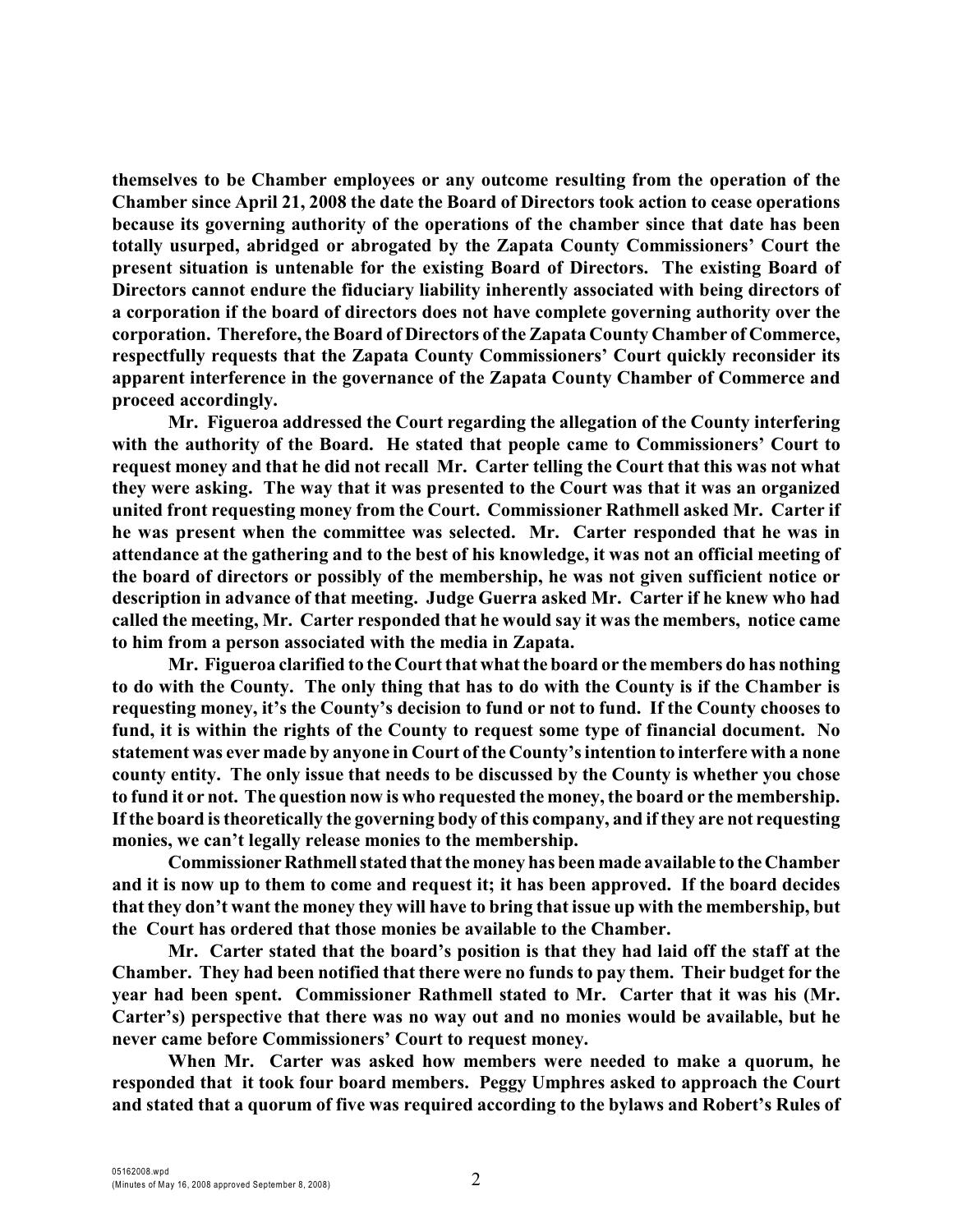**Order. According to the attorney any actions taken after April 21 are null and void. She stated that Mr. Carter's statement that there is no staff is not correct, members have a right according to the bylaws to follow procedures to approach the board to realize that actions taken were not valid because there was no quorum present. They have a right to reopen the Chamber and work with the existing board to fill the vacancies. At that time the funds approved may be allocated.** 

**Mr. Figueroa informed Commissioner's Court that he needed to advise them of the Open Meetings Act, direct attorney client privilege that he needs to advise the court legally and he cannot make statements in front of the open public. Commissioners' Court opted to get legal advise. Mr. Figueroa clarified to the public that council for the County had given advise as to legal issued associated with the meeting and no decisions had been made.** 

**Peggy Umphres clarified that there has been a full board operating over the four years that she has been here, in their bylaws the year ends in September. At that time the Chamber has to have an annual meeting, prior to a nominating committee being appointed by the board president and any vacancies will be elected and filled at that meeting. That meeting never occurred. During the time of October 1 and April 21, there was a quorum but not a full board, some of the members had other commitments and could not fulfil their term so they were vacated. Therefore, prior to April 21, there was a quorum, but not a full board in place.** 

# **ORDER TO TAKE NO ACTION ON THE REQUEST BY JUDGE ROSALVA GUERRA TO RESCIND MOTION MADE AND APPROVED TO PROVIDE FUNDS FOR OPERATION OF ZAPATA COUNTY CHAMBER OF COMMERCE FROM HOTEL MOTEL TAX**

Motion was made by Commissioner Vela, seconded by Commissioner Villarreal, to take **NO ACTION**, on the request made by County Judge Rosalva Guerra, to rescind motion made and approved on May 12, 2008 to provide funds for the operation of the Zapata County chamber of Commerce from the Hotel Motel Tax.

The above motion, being put to a vote, was approved by the affirmative vote of Commissioner Vela, Villarreal and Rathmell.

Commissioner Garza and Judge Guerra voted against. Motion carried.

### **PUBLIC PARTICIPATION / COMMENTS**

**Sigifredo Gonzalez, Jr., as tax payer showed Commissioners' Court a Power Point Presentation. He stated that at the meeting of April 21 it was discussed that bank records at the Chamber of Commerce indicated a negative amount of \$4,000.54 in the primary operating account. There are also checks outstanding and checks that were returned unpaid by reason of insufficient funds. At that time Peggy Umphres could not provide the board with a current reconcilement or ledger balance of the checking account. She stated that the account was reconciled through January 2008. Mr. Gonzalez also stated that when Mr. Carter requested**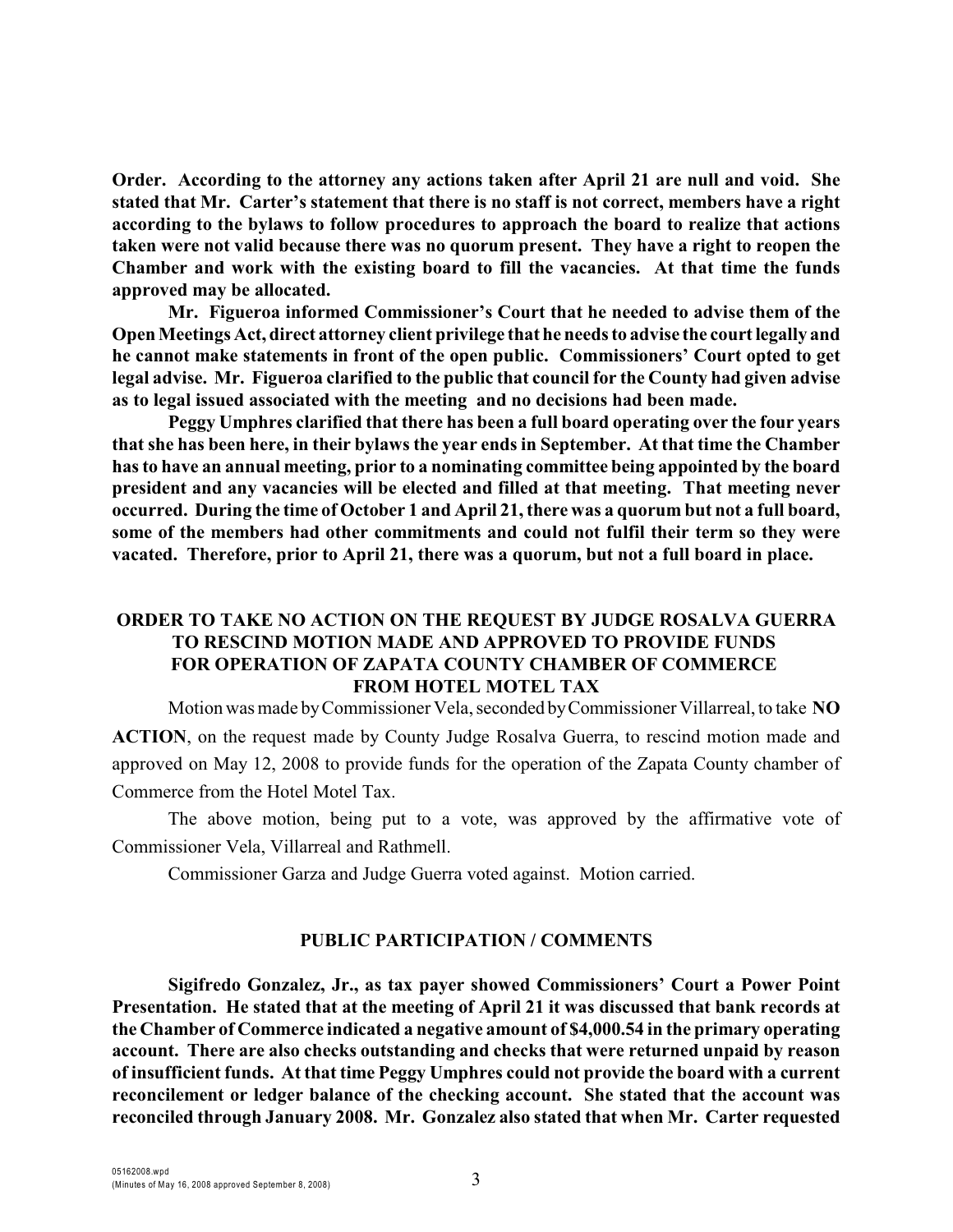**a current report of accounts payable and accounts receivable she stated that the information was not available.** *Mr. Figueroa clarified that the County had not reviewed any of the documents, Sheriff Gonzalez made the presentation as a citizen and not in his capacity as Sheriff. The statements made are in no way shape or form the views of the Commissioners' Court.* **Mr. Gonzalez proceeded with the presentation and stated that Peggy Umphres had stated that funds were borrowed from the Economic Development Center. Mr. Gonzalez further stated that the board members commented on the poor financial management of the chamber as indicated by the NSF checks, the unavailability of critical financial management information such as, accounts payable, accounts receivable and checking account reconcilement and unauthorized borrowing from the Economic Development Center. (Complete Power Point Presentation attached for the record.)**

**Sheriff Gonzalez informed Commissioners' Court that he filed a suit bearing Cause Number #6801 to prohibit Commissioners' Court from giving any more money to the Chamber of Commerce.** 

**Peggy Umphres made clarifications on several of the invoices presented for payment.**

**Karran Westerman addressed Commissioners' Court and stated that she spent three years on the Board of the Chamber and money that was gotten from Commissioners' Court was not used for what it was supposed to be used. She suggested that a solution would be for the board to become a full board because they are the ones that have to ask for the money. The only people that know what is going on are board members or past board members.**

**Robert "Speedy" Collett, owner of Beacon Lodge, stated that he had come before Commissioners' Court to request the funds for Bass and FLW. FLW was approved, he further stated that he came by himself to make the request for funds, above the funds budgeted for the Chamber. It is his understanding that Bass didn't require the full \$50,000, it was \$35,000 plus in-kind up to \$50,000. If you give them the total of \$50,000 there would not be other expenditures. Judge Guerra stated that they had received a statement of \$61,000 and \$50,000 was sent. FLW is under contract for \$25,000 to hold two tournaments here, but they have not been paid. Mr. Collett mentioned several groups that would not come back to Zapata because of what the Chamber had done to them. He also said that he had a bar-b-que for the J.P.'s convention and was promised to be paid and was never paid. Other businesses have gotten paid, but nobody pays him for advertising for Falcon. He suggested that the County not fund any more tournaments and use the Hotel Motel tax wisely. He felt that the tournament was not well organized.**

**Jorge Flores, presented a preliminary written audit of the books of the Chamber of Commerce, he stated that these are only preliminary numbers through April 30, 2008. Mr. Flores recommended a contract between the Chamber and the County in order for the Chamber to know what their budget is at the beginning of the year, there appeared to be some confusion with the 3% increase in the Hotel Motel tax. (Mr. Figueroa stated that there had never been a contract in the past, but it would be a requirement for the coming year.) Mr. Flores also recommended that the Chamber hire a part time bookkeeper. Mr. Figueroa asked Mr. Flores if the organization could be salvaged, Mr. Flores said that the Chamber needed additional funding. There are also outstanding memberships dues that have not been paid. (A written report is attached for the record.)**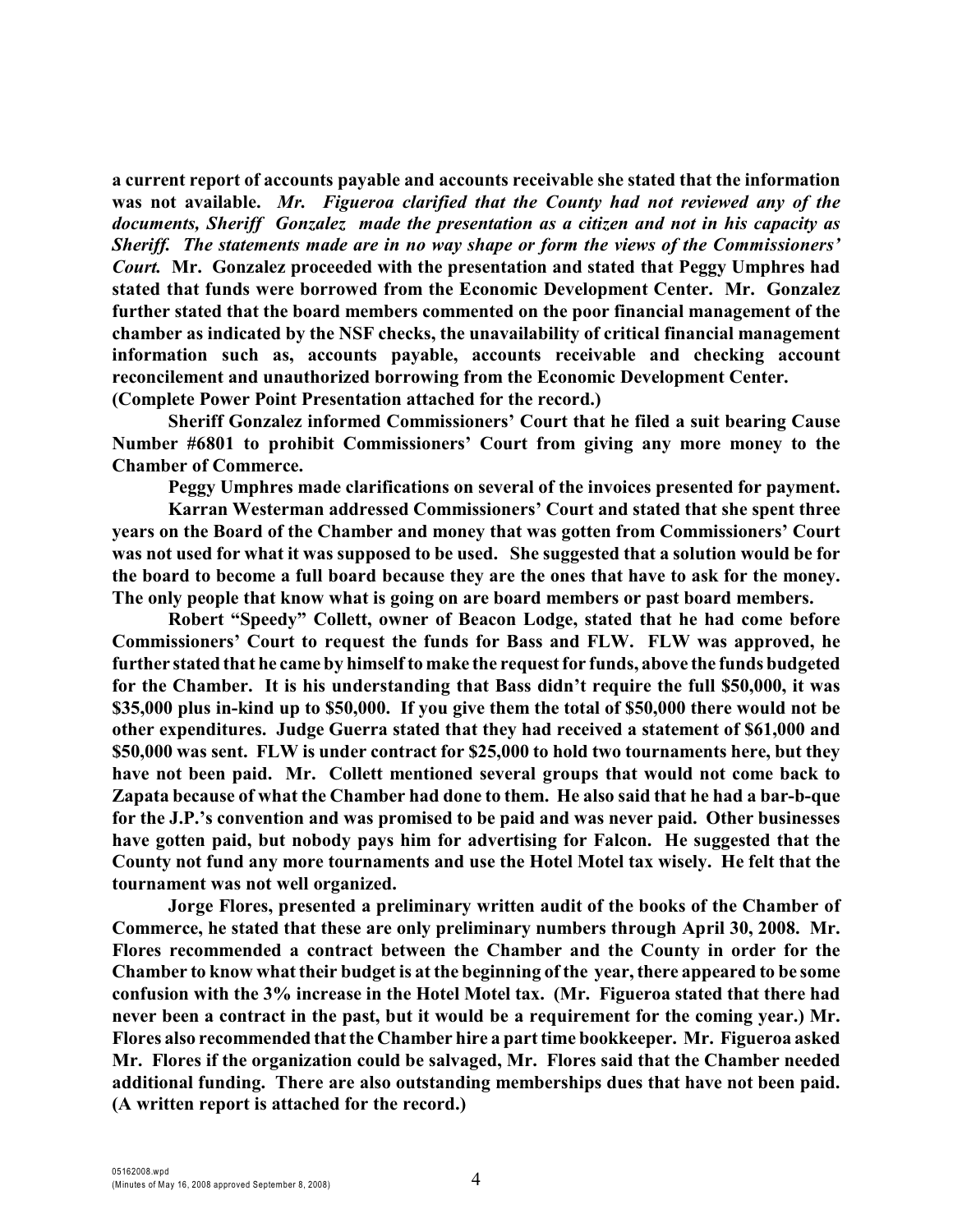**Mr. Martens commented that to have a good Chamber of Commerce you have to have members and you have to have a board and be able to discuss issues with the revenue source, being the County and another being the Hotel Motel Tax. He'd like to see everyone working together to resolve the problems. You have to have accountability to receive public monies and disburse public monies.**

**Ms. Helen Yvonne Trapp stated that when the financial committee came before Commissioners' Court on Monday, it was because the funds were needed for the Chamber in order to keep it open until they had an audit to clarify all the things that needed to be fixed, not to take the negative action of being shut down and getting this negative promotion. It was to clear things that are being brought up before Commissioners' Court. It is the responsibility of the board and the staff.**

**Mr. Figueroa asked Ms. Trapp if the financial committee was formed by the Board of Directors and if the financial committee asked for the money on behalf of the board. Ms. Trapp responded that it was.**

**Judge Guerra stated that the reason why they were here, before Commissioners' Court, is because everyone was pointing the blame on the County. It is the responsibility of the Chamber of Commerce and Board members. We would like to see the Chamber of Commerce open for business and hopefully these matters will not be brought before Commissioners' Court again. We want to see an approved budget by members of the Chamber of Commerce and the official board.**

**Mr. Figueroa clarified that the Order of the Court was to make the monies available to the Chamber of Commerce, if they choose to accept it. A member cannot come and collect the money from the County because they have no legal grounds to collect it. The money has been ear marked for the Chamber and whoever the governing body is for the Chamber, that's who has to come for the money.**

### **ADJOURN**

Motion to adjourn was made by Commissioner Villarreal, seconded by Commissioner Garza, and being put to a vote, was approved by the affirmative vote of all members of the Court.